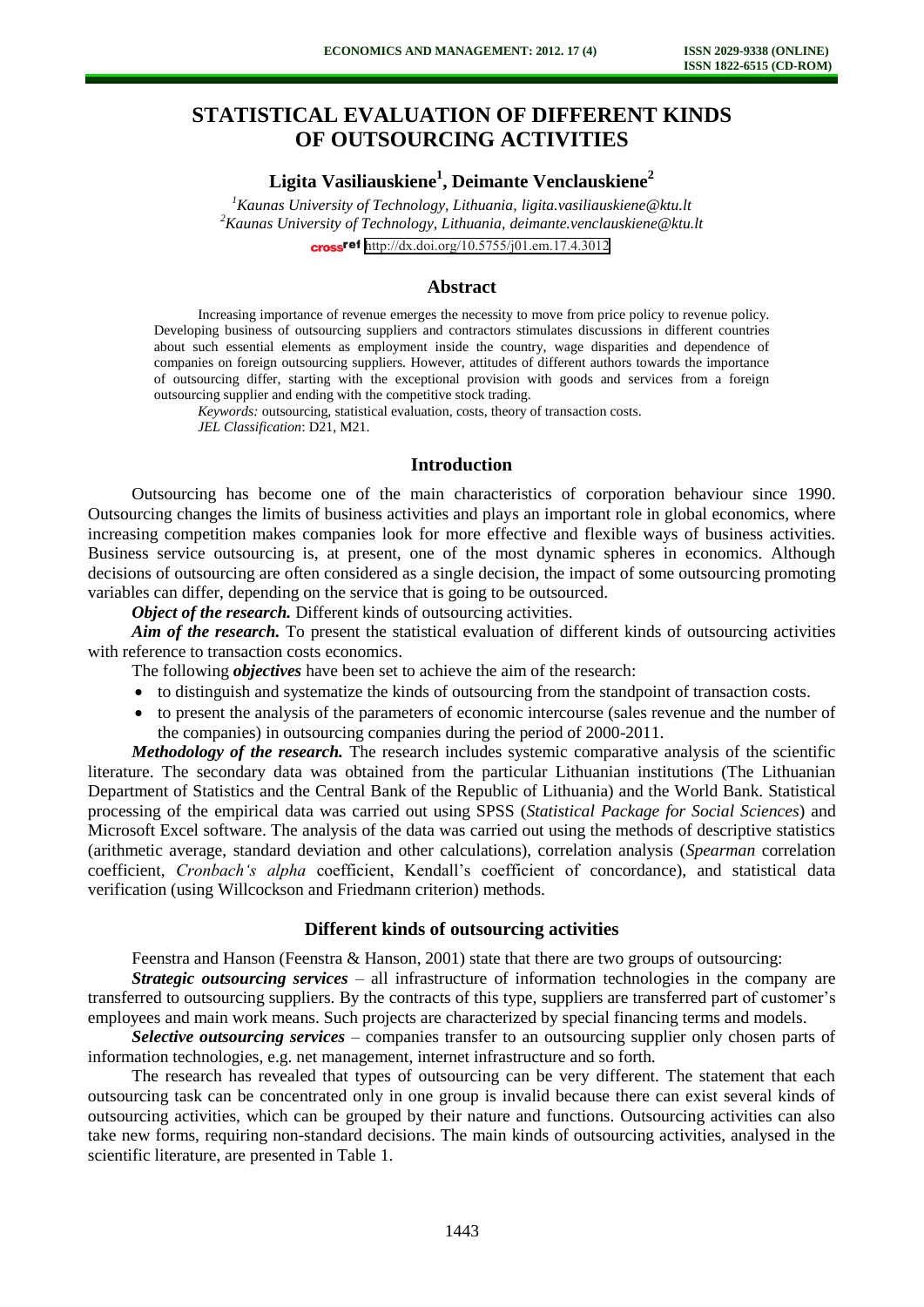| <b>Kinds of outsourcing activities</b>   | <b>Description</b>                                                                                                             |  |  |
|------------------------------------------|--------------------------------------------------------------------------------------------------------------------------------|--|--|
| International outsourcing                | Outsourcing supplier and customer are in different countries.                                                                  |  |  |
| Outsourcing of neighbouring countries    | International outsourcing of neighbouring countries, e.g. USA and<br>Canada, Germany and France.                               |  |  |
| Mediate outsourcing                      | While new systems are being implemented, the work is performed<br>with the old ones. This way, business processes do not stop. |  |  |
| Secondary outsourcing                    | Secondary enterprise is joined to the outsourcing company, and so<br>a completely new separate enterprise is created.          |  |  |
| Business process outsourcing             | Services of full or partial optimization of business processes.                                                                |  |  |
| Outsourcing of business process changing | Helping customers to create new business models.                                                                               |  |  |
| Additional value outsourcing             | Customers' and suppliers aim is joining products/services for sale.                                                            |  |  |
| Internet outsourcing                     | Renting computers, software and technologies by the internet.                                                                  |  |  |
| General outsourcing                      | Supplier works with several customers at the same time.                                                                        |  |  |
| Multiple outsourcing                     | Some outsourcing suppliers work together in order to ensure, for<br>instance, a competitive price.                             |  |  |

| Table 1. The main kinds of outsourcing activities (with reference to Schniederjans et al., 2005) |  |  |  |  |  |
|--------------------------------------------------------------------------------------------------|--|--|--|--|--|
|--------------------------------------------------------------------------------------------------|--|--|--|--|--|

The analysis of the scientific literature showed that the biggest Western concerns practise transferring a part of their production to the countries, where labour force is cheaper, for instance, to Asia (Swenson, 2004; Stewart, 2007; Siegel & Griliches, 2002). According to Friedman (Friedman, 2005), "due to modern technologies, individuals from any country all over the world will be able to compete in American market". Outsourcing conditions re-distribution of business processes from internal to external sources. The choice of an outsourcing supplier is determined by the kind of company's activity, size and procurement.

The number of employees working in the sector of information technologies grows faster than the one in other service sectors. Some scientists forecast that in the future it will grow even further (McCarthy & Peach, 2003; McClelland, 1992; Hilsenrath, 2003; Apte, 1991; McIvor, 2000). The research carried out by Paul and Siegel (Fixler & Siegel, 1999) showed that technological development conditions the changes of labour structure in developed countries (skilled work force takes comparatively bigger part than unskilled work force and this tendency is going to continue). According to Feenstra and Hanson (Feenstra & Hanson, 2001), this tendency explains the increase of wage differences for the workers with different qualification. On the other hand, the number of 100 000 skilled workers, emigrating to foreign countries, is a comparatively small part of all labour market. Therefore, according to Hilsenrath (Hilsenrath, 2003), even the biggest workplace losses, pointed in the scientific literature as caused by outsourcing transactions, make only a small part of all workplaces lost for other reasons. Besides, advanced technologies and communications require skilled work force, so the countries often lack skilled workers to fill free workplaces (Reca & Zieg, 1995). With reference to the demographical data (Prahalad, 2005; Prahalad & Hamel, 1990), aging of population and lack of skilled work force are the main problems emerging in developed countries. These problems can be solved in two ways: 1) filling free workplaces with the immigrants, 2) applying the elements of outsourcing transactions and making contracts with companies working in India, China, Russia or Eastern Europe (Tomiura, 2005).

Application of outsourcing can also be explained as the improvement of trade conditions in the country because when production costs of particular goods/services go down, demand for them increases, so the volumes of the export also increase. On the other hand, the demand can get to high. However, in most cases the result of outsourcing is creation of goods/services with high additional value. Economic benefits are gained because of the access to the resources which can be hard to find inside the country. For example, if creation/development of a particular good/service requires specific knowledge or equipment, the use of outsourcing can help to create a unique product (or the product of much higher quality), which would enable creation of a short-term monopoly for this product and earning high profits.

Outsourcings are extremely important for the service sector, where uncertainty makes it hard to compare labour productivity and prices, which reduce market transparency (Gorzig & Stephan, 2002). Asymmetric information causes the problems of unfavourable choice and moral risk. The arguments for "buying" include cost reduction, bigger effectiveness of suppliers in comparison with vertically integrated companies by both economies of scale and flexibility (Grossman & Helpman, 2002; Grossman & Helpman, 2004). In order to highlight the importance of outsourcing transactions for companies and economy of the country, referring to the statistical data of the Lithuanian Department of Statistics, Eurostat, the Bank of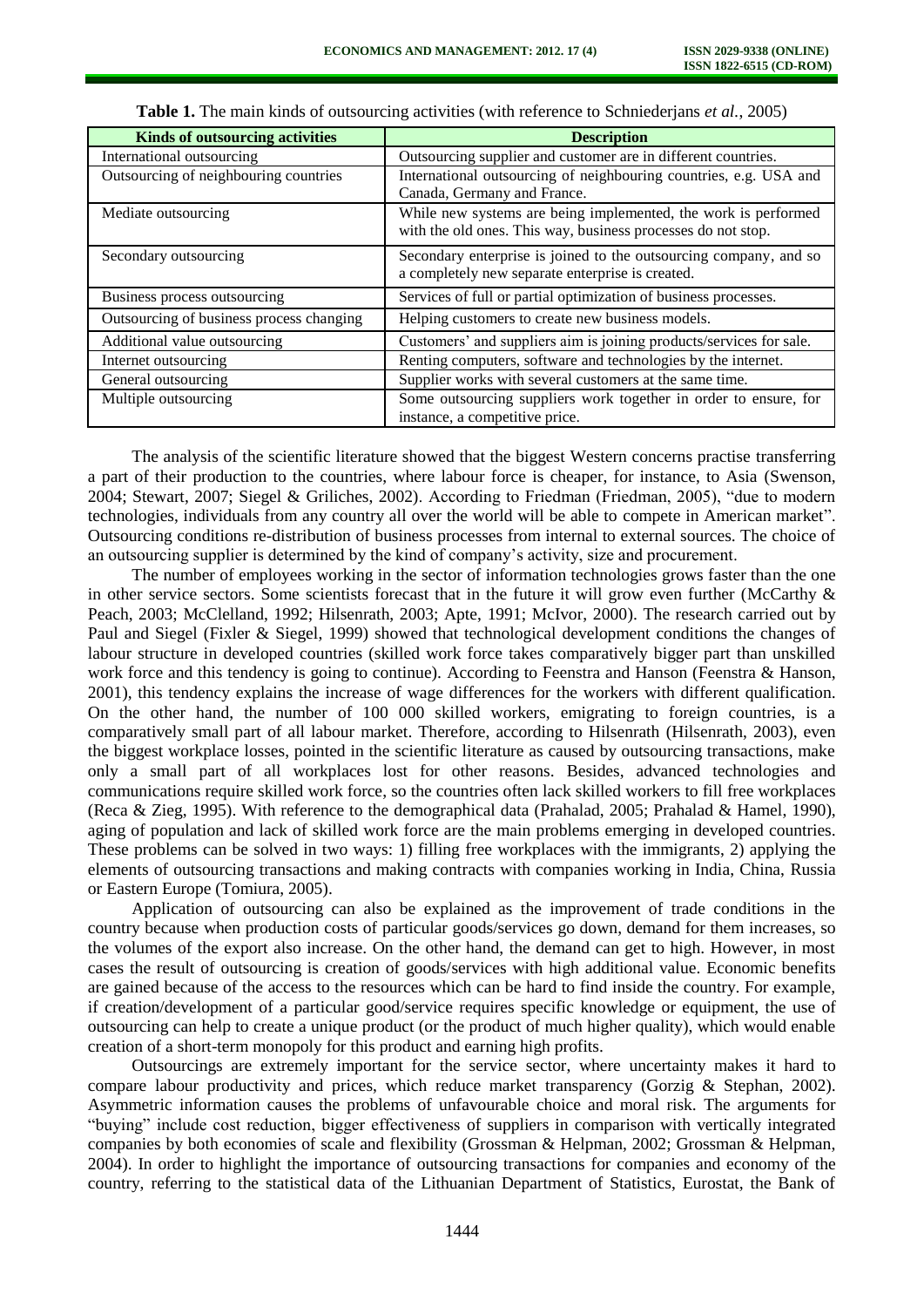Lithuania and the World Bank, the authors carried out the analysis of the main economic intercourse (sales revenue and the number of the companies) in outsourcing companies during the period of 2000-2011.

## **The results of the statistical comparison of different kinds of outsourcing**

The authors analysed the links of the parameters with GDP and their dynamics (variation in time). Dependence on GDP was analysed using linear regression, and strength of correlation in the sense of monotony was determined using Spearman correlation coefficient  $(R_s)$ . Correlation between two variables is considered as very weak, when the value of the correlation coefficient falls into the interval 0.4-0.6, strong when it falls into the interval 0.6-0.8, and very strong when it is over 0.8 (Bagdonas *et al*., 2004). The dynamics (variation in time) of the parameters was analysed using linear regression. Determination coefficient  $(R^2)$  (*R- squared value*) was used for the evaluation of the accuracy selecting particular type of the regression function.

The research of the outsourcing companies is presented using the sampling method. Companies for the research were selected from the database of the Centre of Registers, considering their sales revenue and the number of the employees. A random stratified sample was made, i.e. the entirety of the companies, performing each kind of business activity to be researched, was stratified by the size of sales revenue. Number of the stratum for each kind of activity was selected so that the size of the sample would be the smallest. The research included 22 different kinds of outsourcing activities: telecommunications (J61), computer programming, consultancy and related activities (J62), computer programming activities (J6201), computer consultancy activities (J6202), computer facilities management (J6203), other information technology and computer service activities (J6209), information service activities (J63), data processing, web server services (web hosting), related online activities (J631), other information service activities (J639), accountancy, bookkeeping, audit activities, tax consultations (M692), head office activities (M701), management consultancy activities (M702), administration and maintenance activates (N), rent and leasing activities (N77), employment activities (N78), security and investigation activities (N80), building and landscape maintenance activities (N81), cleaning activities (N812), building and industrial cleaning activities (N8121, N8122), other cleaning activities (N8129), landscape gardening activities (N813). These are almost all business service activities by the European classification of economic activities. An outsourcing company is considered as having reported, if it provided the Department of Statistics with the report or has been liquidated, bankrupted, suspended its operations or performs the main activity, different from the outsourcing services to be researched.

The interdependence between GDP and sales revenue for different outsourcing services has been presented in Figure 1.



**Figure 1.** Interdependence between GDP and sales revenue for outsourcing services

The research results revealed that linear relationship between sales revenue and GDP for telecommunications (J61) is close ( $R^2 = 0.94$ ,  $R_s = 0.93$ ). When GDP increased by one million, sales revenue increased by 0.021 million LTL. Sales revenue for computer programming, consultancy and related activities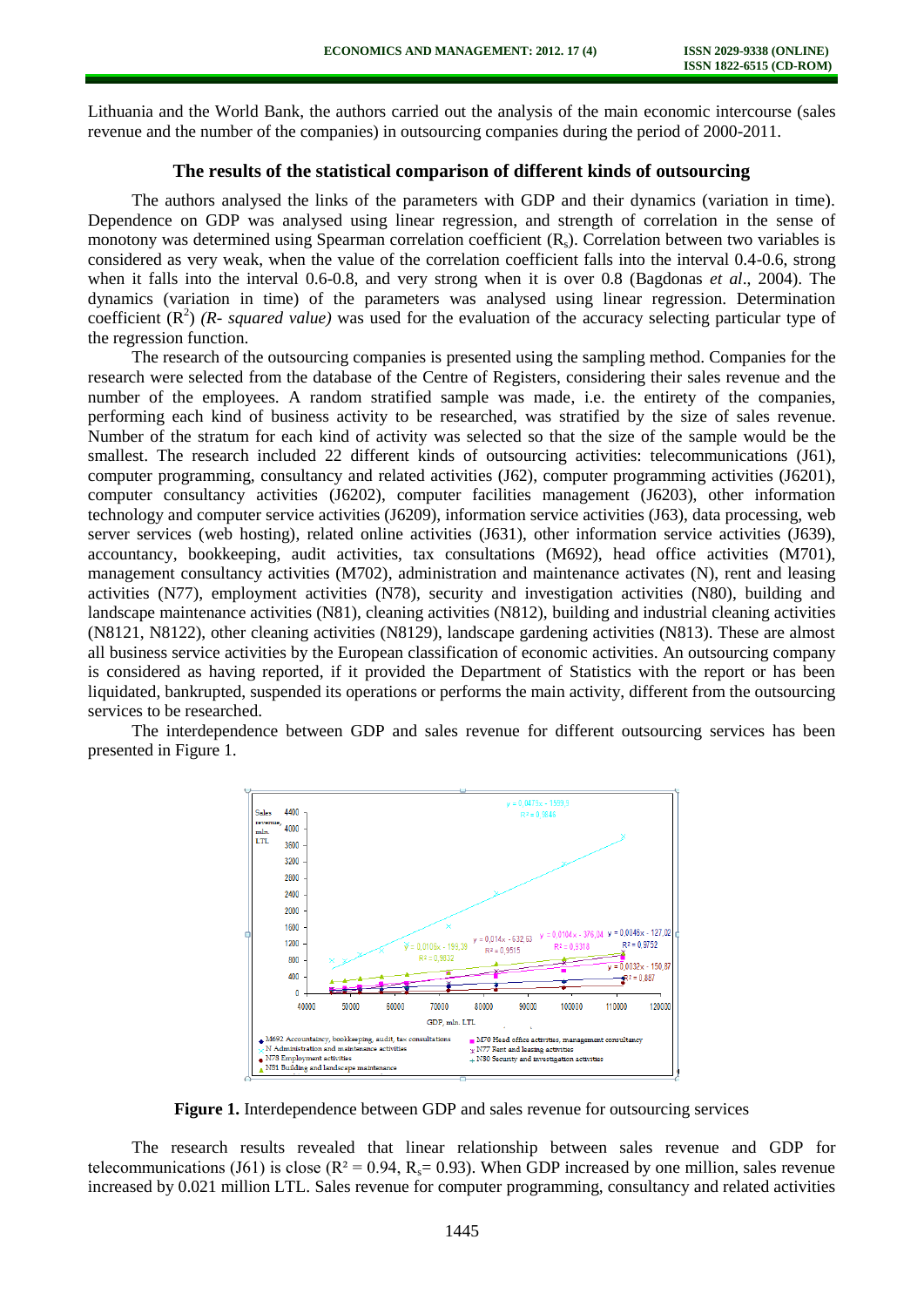(J62) tended to linearly ( $R^2 = 0.9$ ) go up when GDP increased. With growth of GDP, sales revenue for computer programming activities (J6201) grew significantly faster than for computer consultancy activities (J6202) or computer facilities management (J6203).

Information service activities (J63) include such dominating services as data processing, web server services (web hosting) (J631). Other information service activities (J639) practically do not depend on GDP. The interdependence between sales revenue and GDP is middling close ( $R^2 = 0.58$ ,  $Rs = 0.8$ ). With the increase of GDP by one million LTL, the sales revenue tends to rise by 0.001 million LTL.

Linear relationship between sales revenue and GDP for accountancy, bookkeeping, audit activities, tax consultations (M692) is close ( $R^2 = 0.88$ ,  $R_s = 0.95$ ). When GDP increased by one million, sales revenue tended to increase by 0.004 million LTL.

Management consultancy activities (M702) are predominant from the activities of this kind while head office activities (M701) make only a small part, their volumes hardly changed with the changes of GDP, and they generated the smallest amount of sales revenue (5.38 million LTL).

Linear relationship between sales revenue and GDP for landscape gardening activities (N813) is not strong ( $R^2 = 0.68$ ,  $R = 0.97$ ); when GDP increased by one million LTL, sales revenue increased only by 0.0002 million LTL.

The interdependence between sales revenue and GDP for administration and maintenance activities (N) is close ( $R^2 = 0.98$ ,  $R_s = 0.99$ ). When GDP increased by one million LTL, sales revenue increased by 0.04 million LTL.

Linear relationship between sales revenue and GDP for rent and leasing activities (N77) is close ( $R^2$  = 0.95,  $R_s = 0.98$ ). The increase of GDP by one million caused sales revenue to increase by 0.014 million LTL.

Linear relationship between sales revenue and GDP for employment activities (N78) is close ( $R^2$  = 0.78,  $R_s = 0.94$ ). When GDP increased by one million, sales revenue increased by 0.0032 million LTL.

The interdependence between GDP and sales revenue for security and investigation activities (N80) is rather close ( $R^2 = 0.97$ ,  $R_s = 0.97$ ), and the increase of GDP by one million causes the increase of sales revenue by 0.0046 million LTL.

At last, the interdependence between GDP and sales revenue for building and landscape maintenance activities (N81), cleaning activities (N812), building and industrial cleaning activities (N8121, N8122) and other cleaning activities (N8129) is close ( $R^2 = 0.98$ , ,  $R_s = 0.99$ ). GDP influenced the increases of sales revenue for cleaning activities (N812) more than for other activities of this kind.

The results of the research on the interdependence of GDP and the number of outsourcing companies are presented in Figure 2.



**Figure 2.** Interdependence of GDP and the number of outsourcing companies

It can be seen that variation of the number of outsourcing companies depended on GDP, and had a tendency to grow linearly (on average 100 a year,  $R^2=0.83$ ). Administration and maintenance activities showed the fastest growth of the number of outsourcing companies (174 companies a year,  $R^2=0.97$ ). This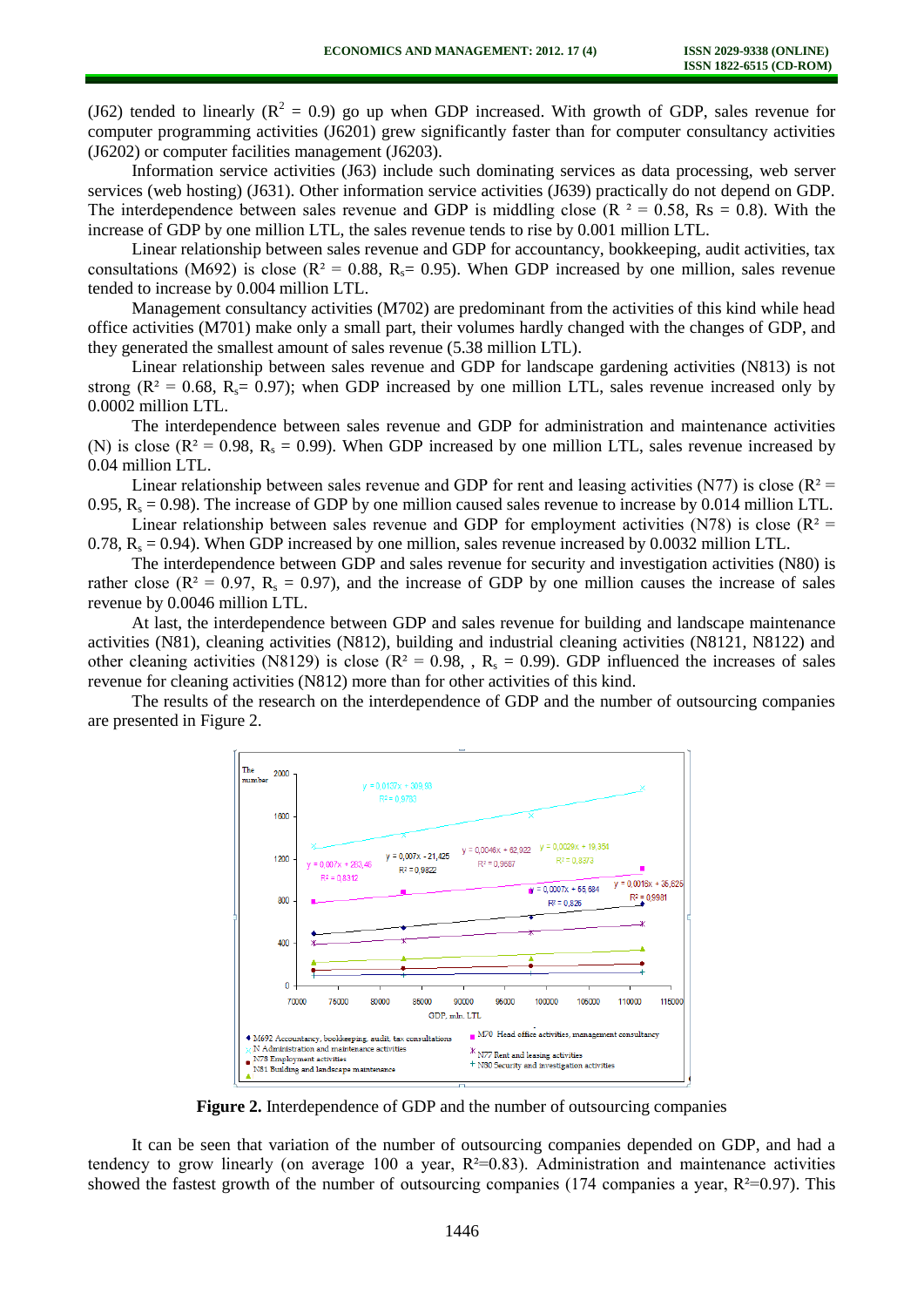confirms theoretical presumptions that increased popularity of these services conditioned creation of outsourcing companies, working in this service sector.

Evaluating the rates of revenue increase for different outsourcing services, it was noticed that growth of the revenue was positive every year only for administration and maintenance (N), rent and leasing (N77) and building and landscape maintenance activities (N81). Average rates of revenue growth exceeded average rates of the growth of GDP for all kinds of outsourcing activities, except telecommunications (J61). Employment (N78), rent and leasing (N77) and head office (N701) activities showed middle rates of the revenue growth – respectively 45.0, 38.2 and 34.9 per cent, while the revenue for telecommunication (J61) services grew slower of all (7.7 per cent). It is doubtful, whether it is purposeful to apply the model of linear regression for evaluation of the revenue growth in such service sectors as telecommunications (J61), computer programming, consultancy and related activities (J62), management consultancy (M70), rent and leasing (N77), building and landscape maintenance (N81) because the determination coefficients  $(R^2)$  did not exceed 0.25.

Business services are heterogeneous: from consultancy or rent to security services. That is why the decision to use outsourcing can also depend on the kind of the activity and the factors, necessary for the provision of the service: human capital, wages, geographical distance, the need of specific investment, uncertainty of the outsourcing contract, employees' functions. Geographical distance between a supplier and a customer can play different role, depending on the kind of activity. For example, it is desirable that security service team should work close to the company or inside it, so potential choice of the suppliers of this service is restricted within the particular geographical area. Too long distance becomes a restrictive factor in such service sectors as cleaning, security, control, maintenance while the services of tax and law consultancy, software supply and maintenance are not restricted by the geographical factor.

It can be also stated that the decision to outsource a part of business services is influenced by the need of specific investment. For example, specific means or high-skilled workers are not required for the provision of building and landscape maintenance (N81), cleaning (N812), building and industrial cleaning (N8121, N8122), other cleaning activities (N8129), so no specific investment are necessary to be made, although other companies are inclined to use these outsourcing services. On the other hand, the quality of the specific outsourcing services is hard to control (for instance, it is hard to control the quality of the consultation on taxes), which increased imperfection of such contract. In order to reduce this possibility, companies often choose to perform a particular (not very big) part of the service inside. Analysing provision of administration services, it is important to consider such components as the task, time, contract parties and institutional environment (regulations, additional services, suppliers). Time is not a specific asset because there are many alternatives how it could be used. However, the need of human capital for completion of particular administrational tasks can be very specific, but it is related to the alternative use of the time saved.

The results of the research propose that Lithuania is rather favourable country to provide rent and leasing services (N77). The country is in favourable geographical position, at the intersection of the rivers, with the seacoast and the harbour. The level of education in Lithuania grows fast, and many young professionals come to the labour market. The services of the rent and leasing could be developed in the sectors of logistics and information technologies. The biggest towns of the country have decent road intersections, which can also be strongly developed. One more advantage is that there are favourable conditions to export production from Lithuania to other European countries by both land and water. Besides, provision of rent and leasing services could be developed in the industrial sector where wages are not so high as in the Western Europe.

#### **Conclusions**

- 1. The analysis of the main parameters of economic intercourse (sales revenue and the number of the companies) in outsourcing companies during the period of 2000-2011 was carried out. For this reason the links of the above mentioned parameters with GDP and their dynamics (variation in time) were analysed.
- 2. Variation of the number of outsourcing companies depended on GDP, and had a tendency to grow linearly (on average 100 a year). Administration and maintenance activities showed the fastest growth of the number of outsourcing companies.
- 3. Growth of the revenue was positive every year only for administration and maintenance (N), rent and leasing (N77) and building and landscape maintenance activities (N81). Average rates of